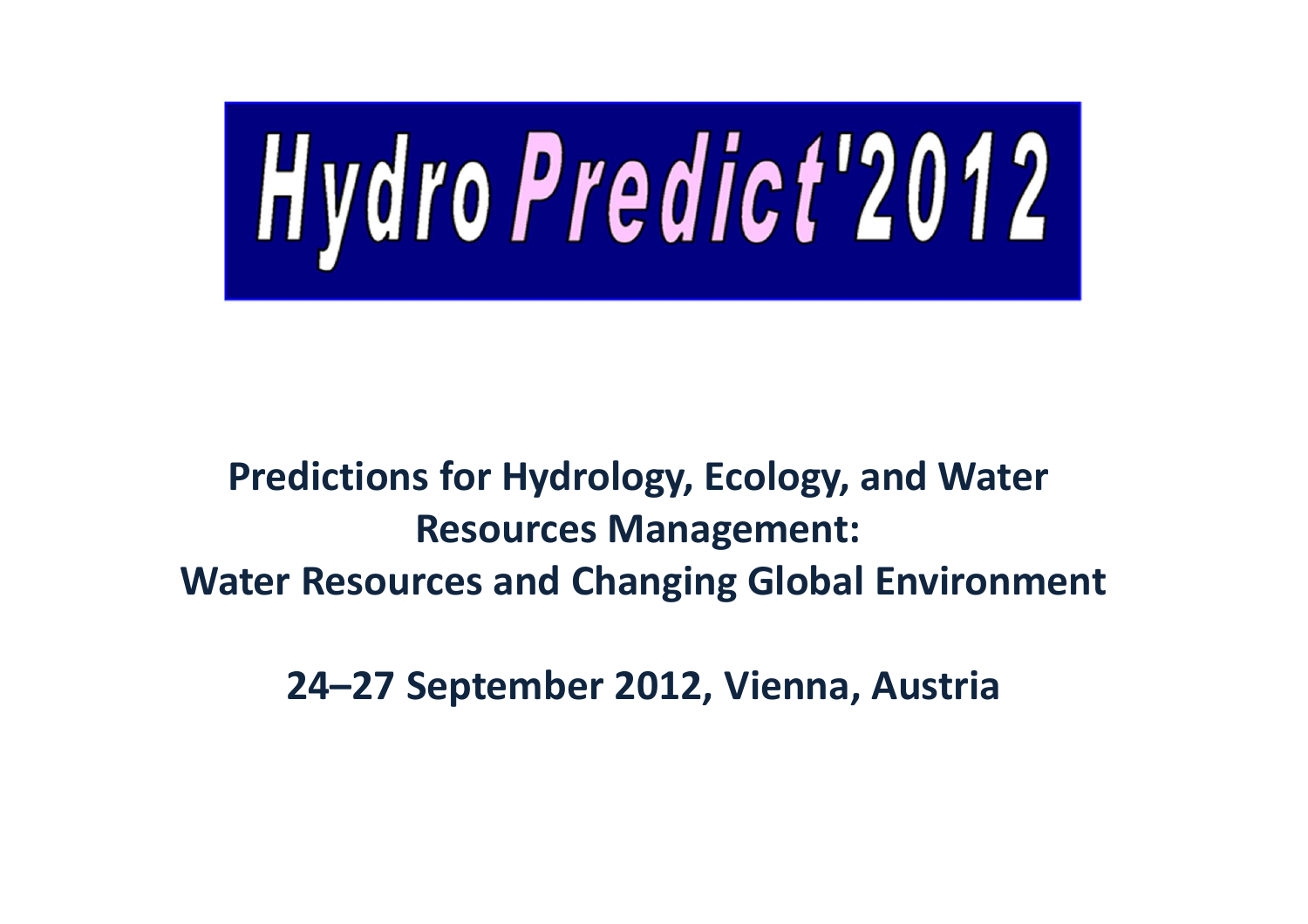### Conference Organisers

- • Universität für Bodenkultur Wien (BOKU), University of Natural Resources and Life Sciences, Vienna
- • International Commission on Groundwater (ICGW), of the International Association of Hydrological Sciences (IAHS)
- Faculty of Science, Charles University, Prague, Czech Republic

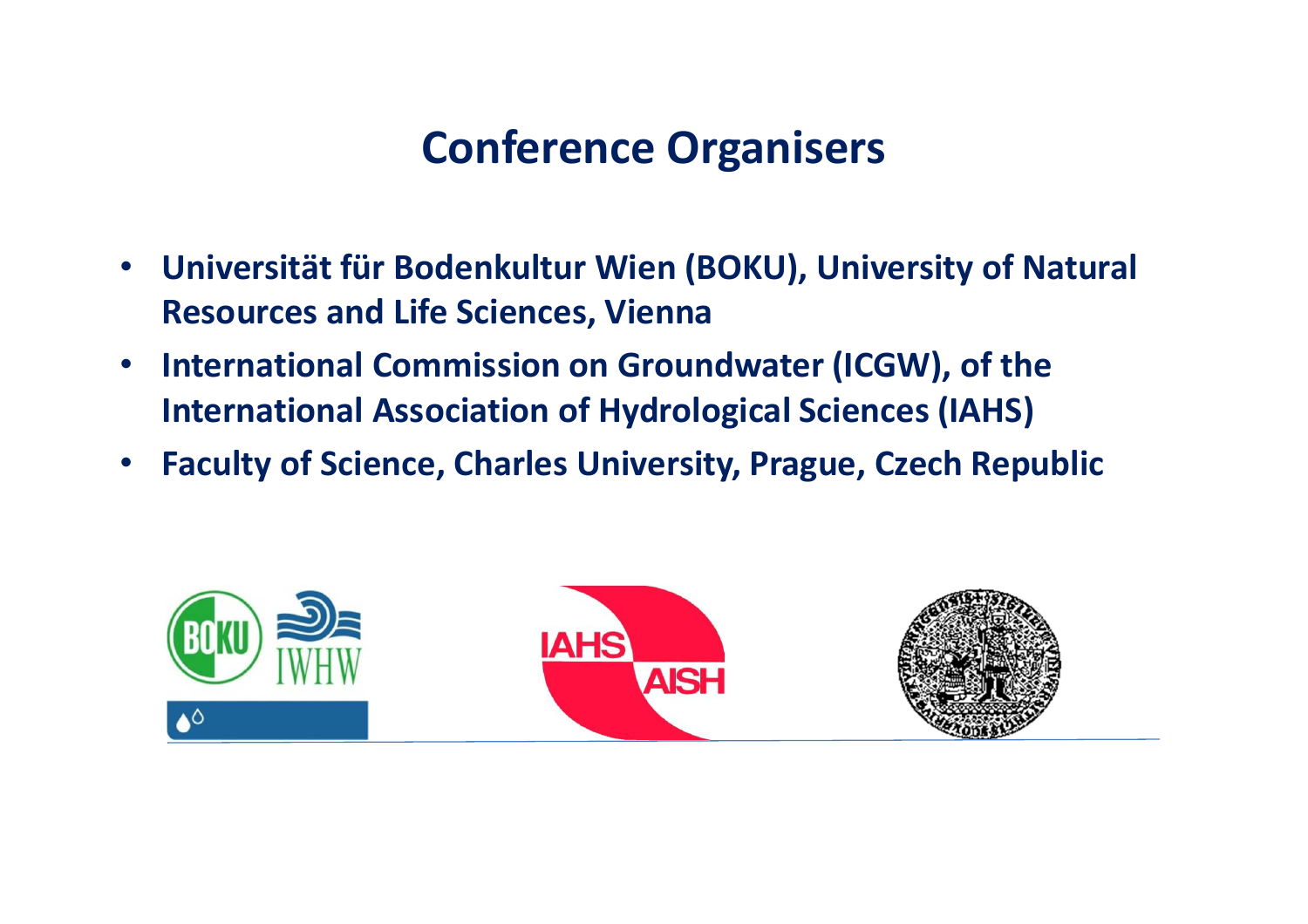#### Themes and Topics

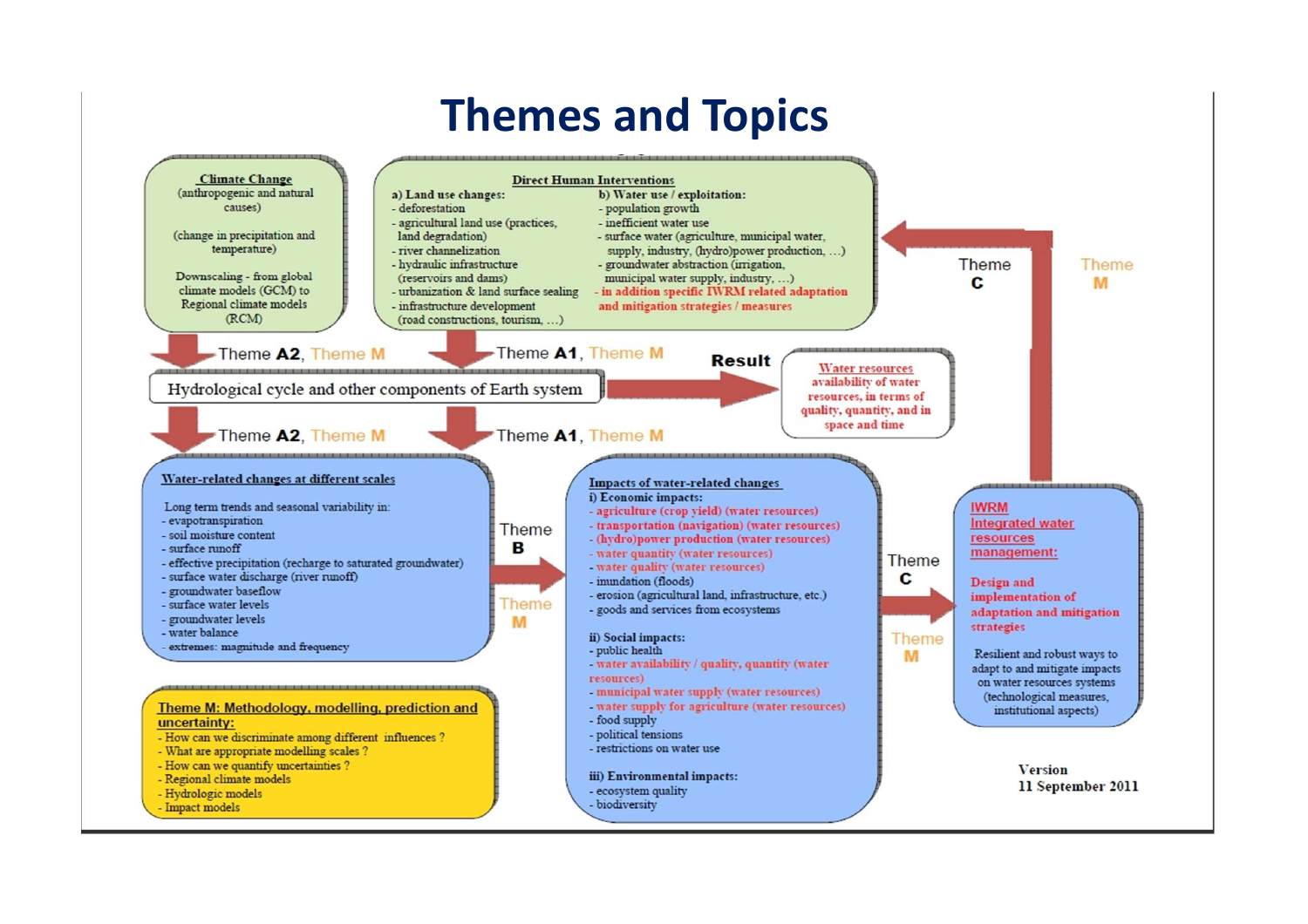#### Oral Sessions

Session A1: Water-related changes due to direct human interventions

Session A2A: Quantifying effect of climate change on water resources

Session A2B: Quantifying effect of climate change on hydrological extremes (floods, droughts)

Session A3: Joint impact of direct human interventions and climate change

Session B: Predicting effect of water-related changes in terms of economic, social and environmental impacts

Session C: Adaptation and mitigation strategies to reduce vulnerability and to increase resilience of water resources systems

Session M: Methodology, modelling, prediction and uncertainty

Session S1: Special Session on Risks of water supply systems originating from climate change and land use changes

Session S2: Special Session on Ensemble predictions in a decision making context

Session S3: Special Session on Choosing models for resilient water resources management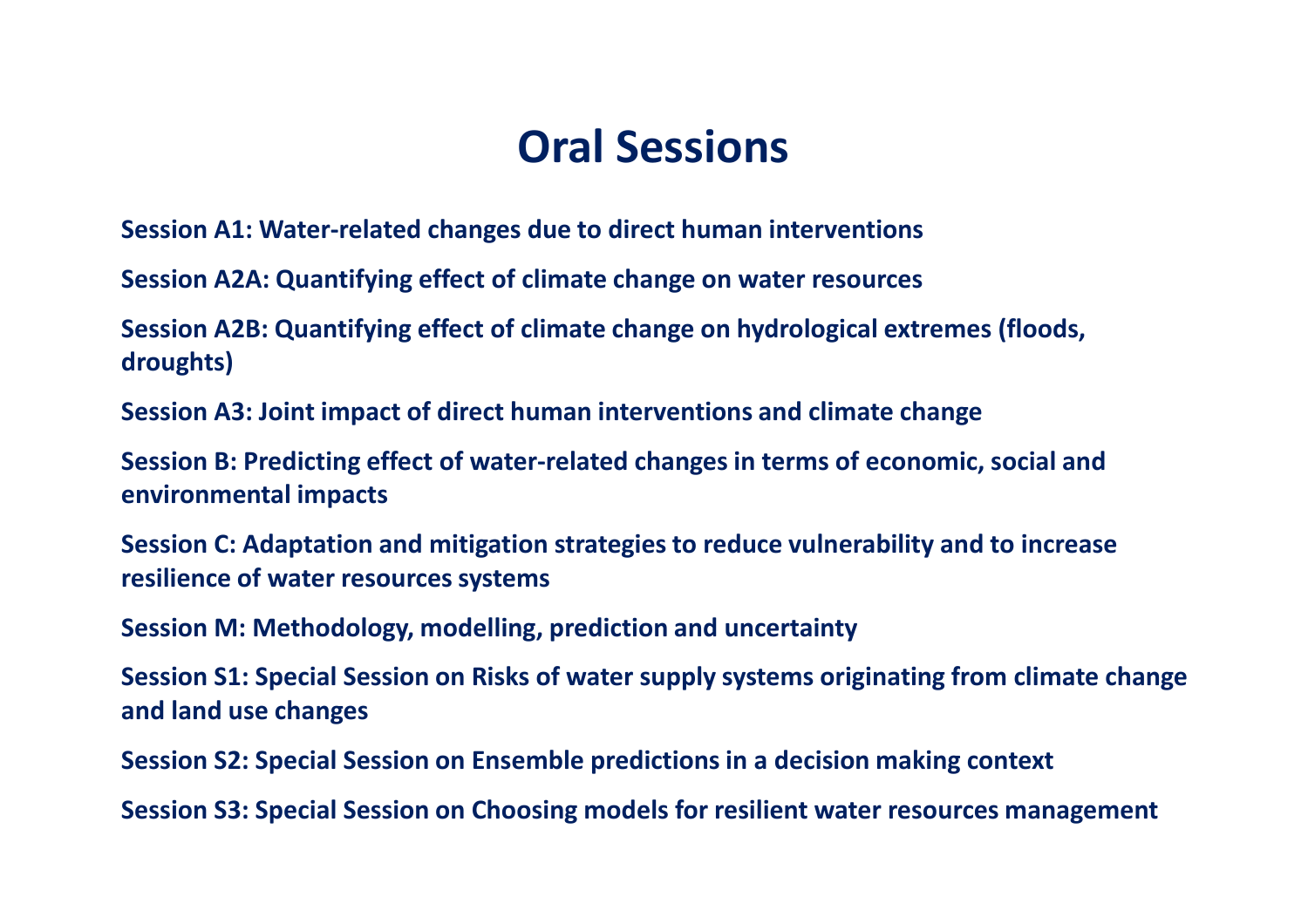### Scientific Advisory Committee

András Bárdossy, Institute of Hydraulic Engineering , University of Stuttgart, Germany Luis Araguas, International Atomic Energy Agency (IAEA), Isotope Hydrology Section, Austria Berit Arheimer, Swedish Meteorological and Hydrological Institute (SMHI), Norrköping, Sweden Okke Batelaan, Dept. of Hydrology and Hydraulic Eng., Vrije Universiteit Brussel, Brussels, Belgium Janos Bogardi, United Nations University - Institute for Environment and Human Security (UNU-EHS), Bonn, **Germany** 

Fi-John CHANG, Department of Bioenvironmental Systems Engineering, National Taiwan University, Taipei,Taiwan

Christophe Cudennec, Agro Campus Ouest - INRA, SAS Joint research unit, Rennes, France

P.S. Datta, Indian Agricultural Research Institute, New Delhi, India

Victor A. Dukhovny, Information Centre, Interstate Water Commission of Central Asia, Tashkent,

Jacques Ganoulis, Aristotle University of Thessaloniki, Greece

Salvatore Grimaldi, Geologia e Ingegneria Meccanica, Naturalistica e Idraulica Per Il Territorio, University of Tuscia, Viterbo, Italy

Pierre Hubert, Ecole Nationale Supérieure des Mines de Paris, France

Zbygniew Kundzewicz, Research Centre of Agricultural and Forest Environment, Poznań, Poland

Esko Kuusisto, Finnish Environment Institute, Helsinki, Finland

Deborah Lawrence, Norwegian Water Resources and Energy Directorate (NVE), Hydrology Department, Oslo, **Norway** 

Henrik Madsen, DHI, Water Resources Department, Hørsholm, Denmark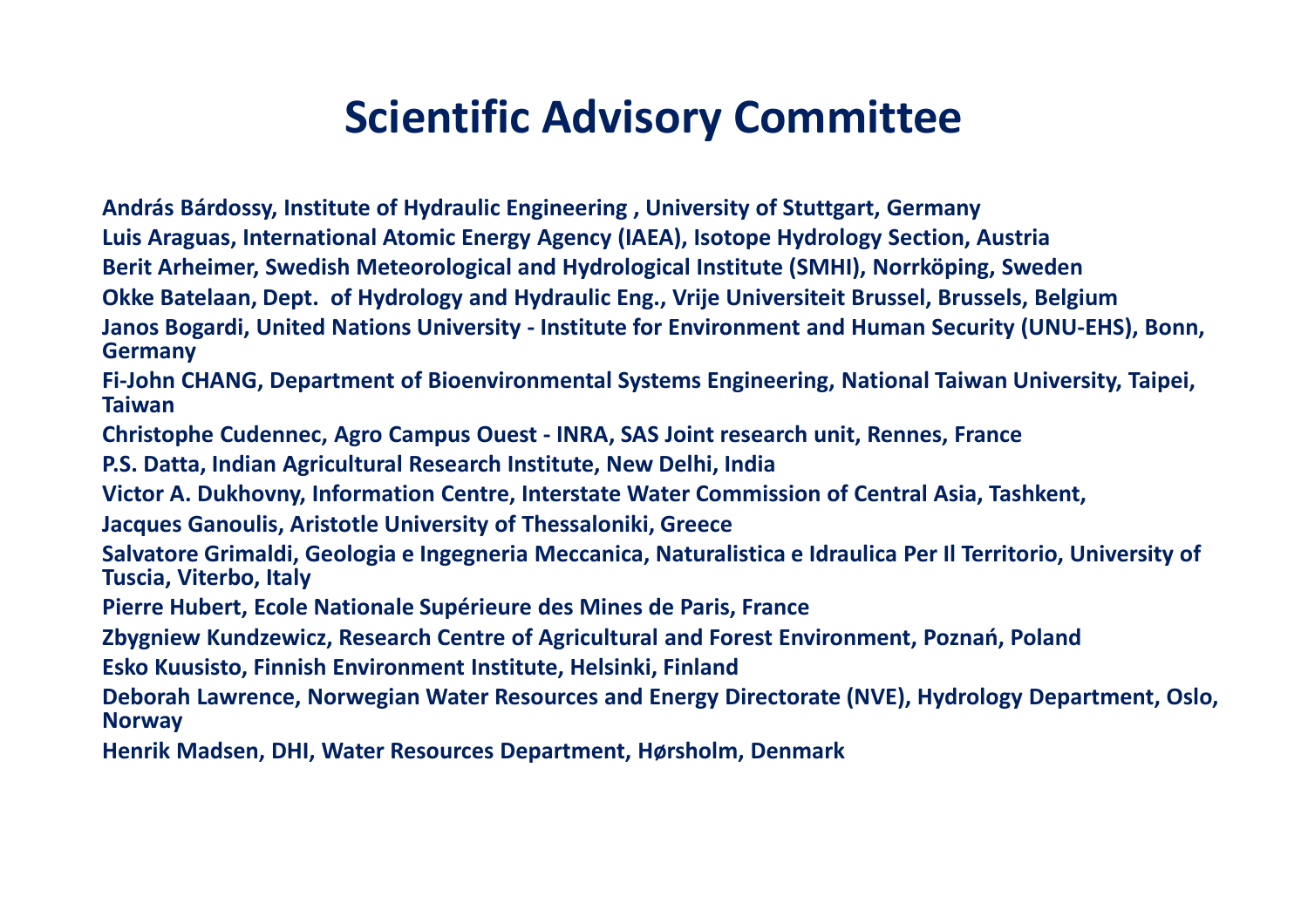### Scientific Advisory Committee

Hans Peter Nachtnebel, Universität für Bodenkultur Wien (BOKU); IWHW, Vienna, Austria Jens Christian Refsgaard, Geological Survey of Denmark and Greenland (GEUS), Denmark

Liliang REN, Dept. of Hydrology and Water Resources, College of Water Resources and Environment, Hohai University, Nanjing, China

Huub Savenije, Delft University of Technology, Civil Engineering and Geosciences, Delft, The **Netherlands** 

Andreas Schumann, Institute for Hydrology, Water Management and Environmental Engineering, Ruhr-University Bochum, Germany

Jan Seibert, Hydrology and Climate Unit, Department of Geography, University of Zürich, Switzerland Uri Shamir, Faculty of Civil and Environmental Engineering, Technion - Israel Institute of Technology, Haifa, Israel

Slobodan Simonovic, University of Western Ontario, Canada

A.M. Subyani, King Abdulaziz University, Hydrogeology, Jeddah, Saudi Arabia

Edward A Sudicky, Department of Earth Sciences, University of Waterloo, Canada

Kaoru Takara, Disaster Prevention Research Institute (DPRI), Kyoto University, Kyoto, Japan

Albert Tuinhof, Senior Groundwater Management Advisor, Acacia Water, Gouda, The Netherlands Brian Wagner, US Geological Survey, Menlo Park, California, USA

Chunmiao Zheng, Department of Geological Sciences, University of Alabama, USA (also National Chair Professor, Peking University, China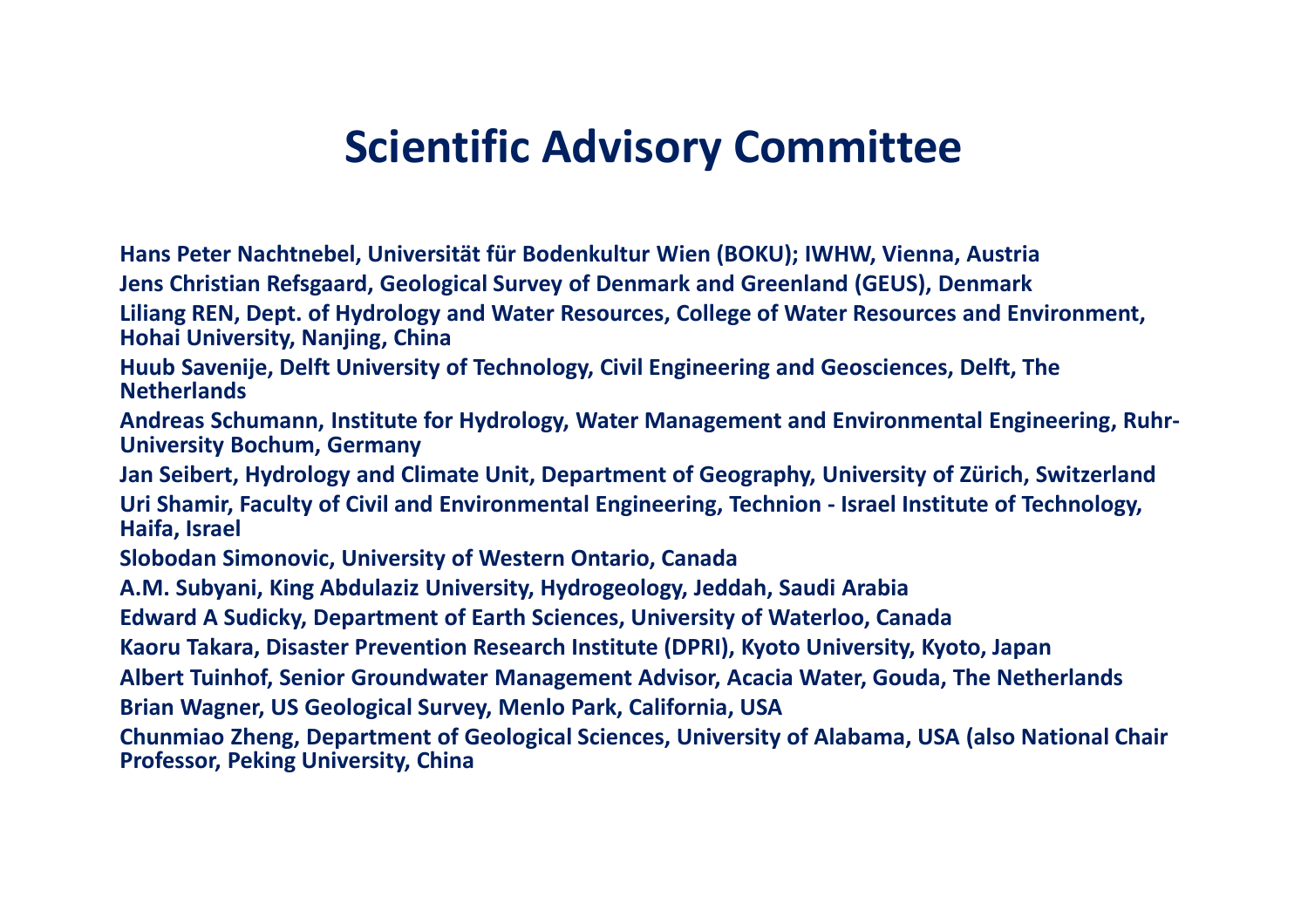# Supporter

#### UNESCO / IHP is an institutional scientific supporter of the conference.



**United Nations** Educational, Scientific and **Cultural Organization**  International Hydrological Programme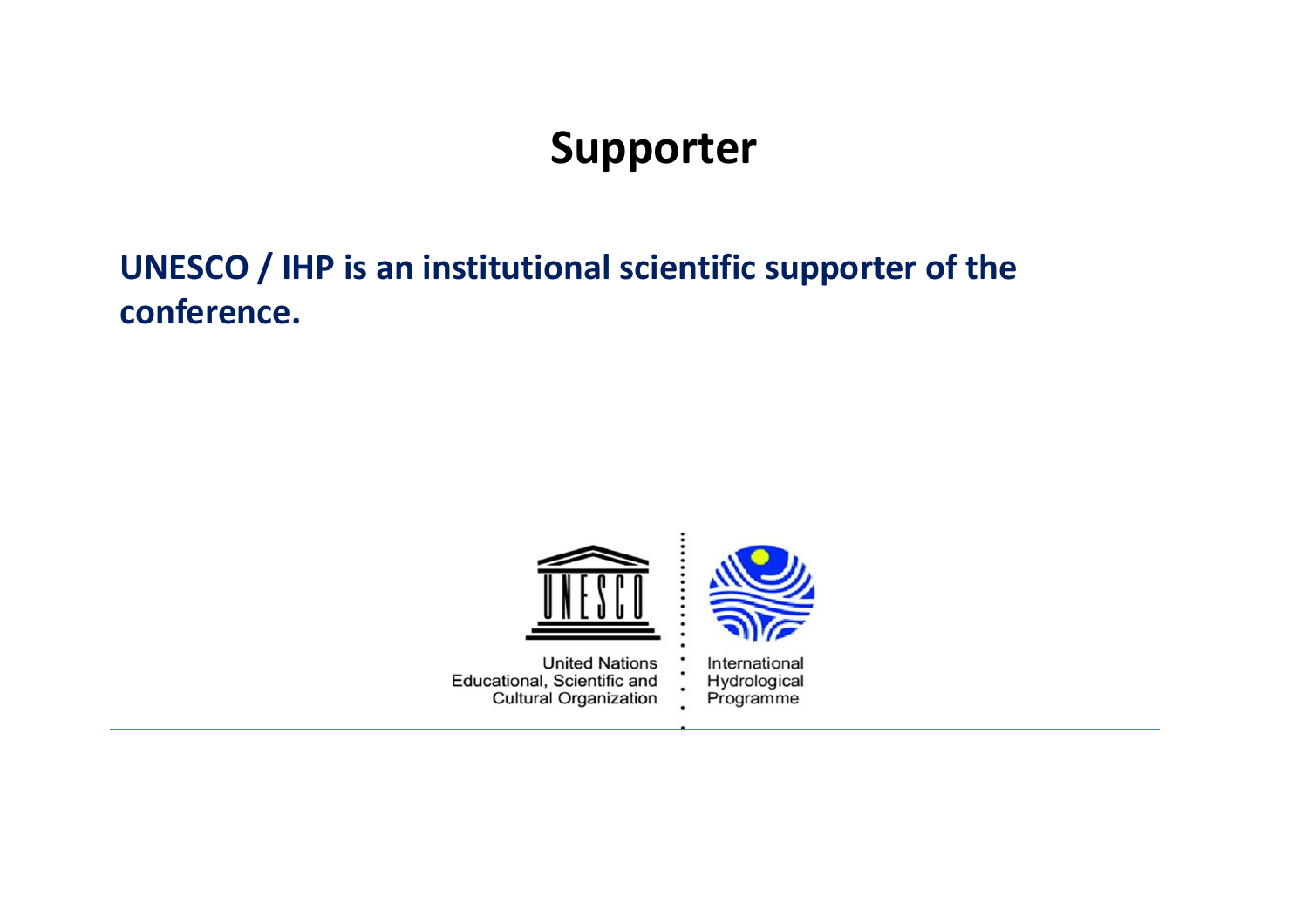# Conference Sponsors

- The conference organizers are also grateful for the support received from City of Vienna (Stadt Wien), Water supply company of Vienna (Wiener Wasserwerke)
- and International Atomic Energy Agency (IAEA).
- • The organizers also thank the Water Partnership Program (WPP) of the World Bank for their support towards the conference Special Session S3.